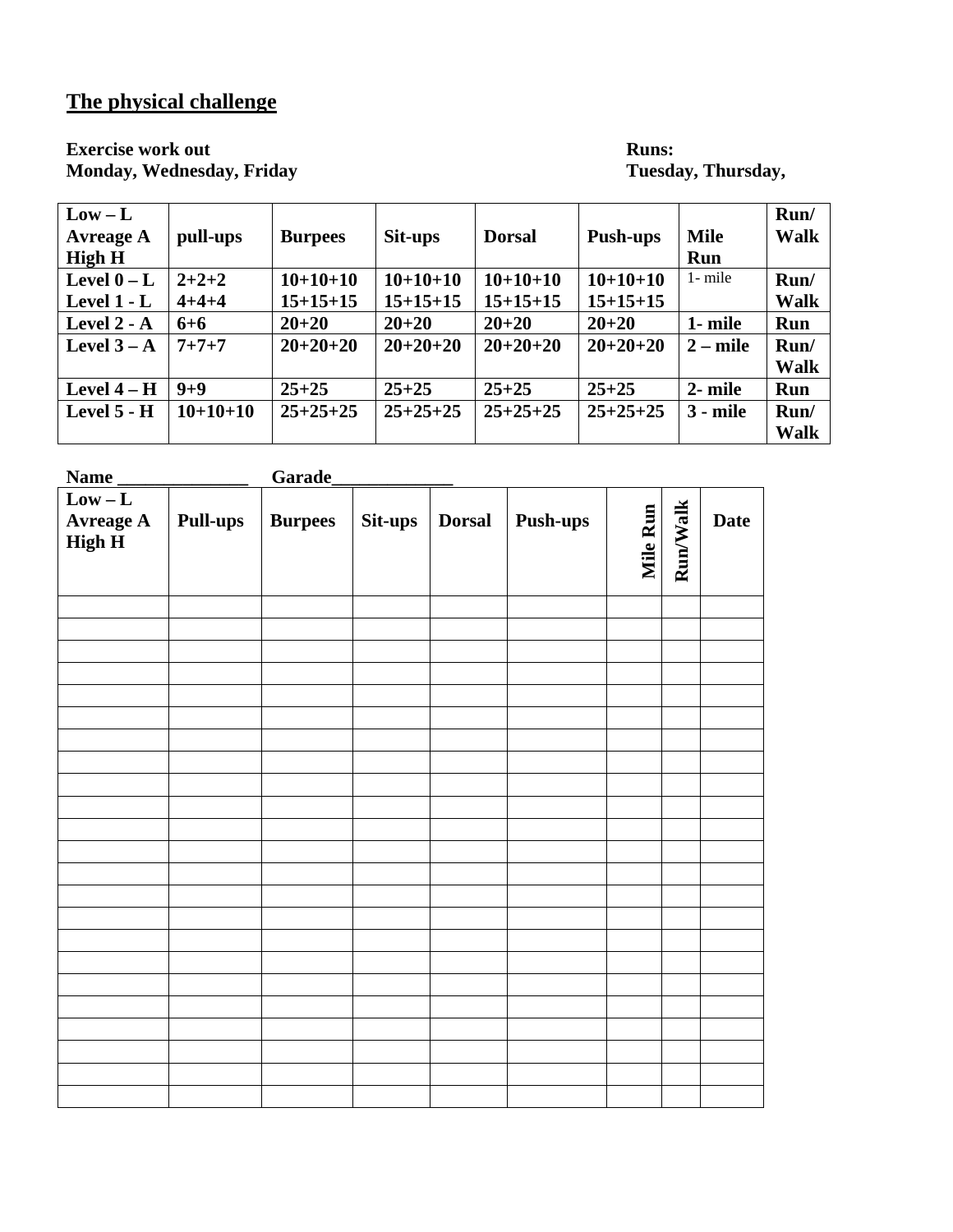## **The technical challenge**

#### **Exercise work out Monday, Wednesday, Saturday**

| <b>CLASSIFIC</b><br><b>ATION</b> | <b>TECHNIO</b><br><b>UES</b> | <b>THROWS</b>      | <b>DYNAMIC</b><br><b>PRINCIPLE</b> | <b>BIOMECHAN</b><br><b>ICS</b> | <b>GROUP</b>           | <b>Choose</b><br>your |
|----------------------------------|------------------------------|--------------------|------------------------------------|--------------------------------|------------------------|-----------------------|
|                                  |                              |                    |                                    |                                |                        | tech                  |
| <b>Tachi Waza</b>                | <b>Te Waza</b>               | Seoi nage          | Nage (to lift)                     | Leverage                       | <b>Variable</b><br>arm |                       |
|                                  |                              | Tai otoshi         | Otoshi                             | Leverage                       | <b>Maximum</b>         |                       |
|                                  |                              |                    | (to drop)                          |                                | arm                    |                       |
| <b>Standing</b>                  | Hand /Arm                    | Kata / Tama        | Guruma                             | Leverage                       | <b>Minimum</b>         |                       |
| technique                        | technique                    | guruma             | (to rotate)                        |                                | arm                    |                       |
|                                  |                              | Sukui nage         | Nage (to lift)                     | <b>Couple of</b>               | Trunk /                |                       |
|                                  |                              |                    |                                    | forces                         | leg                    |                       |
|                                  |                              | Uki otoshi / goshi | <b>Tsurikomi</b>                   | Leverage                       | <b>Variable</b>        |                       |
|                                  |                              |                    | To pull and<br>lift                |                                | arm                    |                       |
|                                  |                              | Sumi otoshi        | <b>Sutemi</b>                      | Leverage                       | <b>Maximum</b>         |                       |
|                                  |                              |                    | (to drop to                        |                                | arm                    |                       |
|                                  |                              |                    | floor tothrow)                     |                                |                        |                       |
|                                  |                              | Obi otoshi         | <b>Sutemi</b>                      | Leverage                       | <b>Maximum</b>         |                       |
|                                  |                              |                    | (to drop to                        |                                | arm                    |                       |
|                                  |                              |                    | floor tothrow)                     |                                |                        |                       |
|                                  |                              | Eri seoi nage      | Nage (to lift)                     | Leverage                       | <b>Variable</b>        |                       |
|                                  |                              |                    |                                    |                                | arm                    |                       |
|                                  |                              | Seoi otoshi        | <b>Otoshi</b>                      | Leverage                       | <b>Minimum</b>         |                       |
|                                  |                              |                    | (to drop)                          |                                | arm                    |                       |
|                                  |                              | Yama rashi         | <b>Tsurikomi</b>                   | Leverage                       | <b>Maximum</b>         |                       |
|                                  |                              |                    | To pull and                        |                                | arm                    |                       |
|                                  |                              |                    | lift                               |                                |                        |                       |
|                                  | Ashi Waza                    | De ashi barai      | Harai                              | <b>Couple of</b>               | Arm/foot               |                       |
|                                  |                              |                    | (to sweep)                         | forces                         |                        |                       |
| <b>Standing</b>                  | Leg /Foot                    | Hiza guruma        | Guruma                             | Leverage                       | <b>Medium</b>          |                       |
| technique                        | technique                    |                    | (to rotate)                        |                                | arm                    |                       |
|                                  |                              | Sesae tsurikomi    | <b>Tsurikomi</b>                   | Leverage                       | <b>Maximum</b>         |                       |
|                                  |                              | ashi               | To pull and                        |                                | arm                    |                       |
|                                  |                              |                    | lift                               |                                |                        |                       |
|                                  |                              | O soto gari        | Gari                               | <b>Couple of</b>               | Trunk /                |                       |
|                                  |                              |                    | To scoop                           | forces                         | leg                    |                       |
|                                  |                              | O uchi gari        | Gari                               | <b>Couple of</b>               | Arm/foot               |                       |
|                                  |                              |                    | To scoop                           | forces                         |                        |                       |
|                                  |                              | Ko soto gari       | Gari                               | <b>Couple of</b>               | Arm/foot               |                       |
|                                  |                              |                    | To scoop                           | forces                         |                        |                       |
|                                  |                              | Ko uchi gari       | Gari                               | <b>Couple of</b>               | Arm/foot               |                       |
|                                  |                              |                    | To scoop)                          | forces                         |                        |                       |
|                                  |                              | Okuri ashi barai   | Harai                              | <b>Couple of</b>               | Arm/foot               |                       |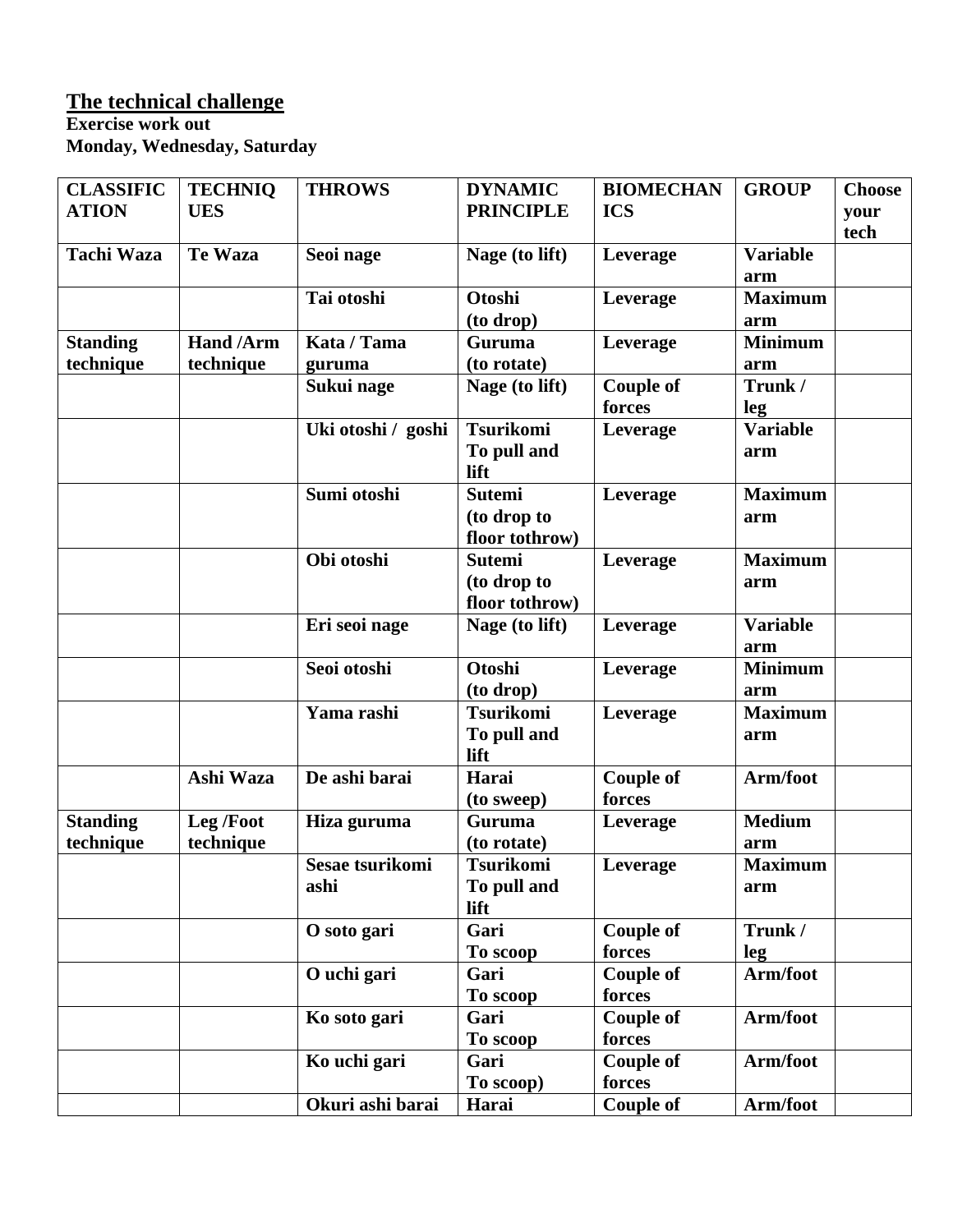|                              |                  |                 | (to sweep)            | forces           |                        |  |
|------------------------------|------------------|-----------------|-----------------------|------------------|------------------------|--|
| <b>CLASSIFIC</b>             | <b>TECHNIQ</b>   | <b>THROWS</b>   | <b>DYNAMIC</b>        | <b>BIOMECHAN</b> | <b>GROUP</b>           |  |
| <b>ATION</b>                 | <b>UES</b>       |                 | <b>PRINCIPLE</b>      | <b>ICS</b>       |                        |  |
|                              |                  | Ashi guruma     | <b>Guruma</b>         | Leverage         | <b>Medium</b>          |  |
|                              |                  |                 | (to rotate)           |                  | arm                    |  |
|                              |                  | Harai tsurikomi | Harai                 | <b>Couple of</b> | Arm/foot               |  |
|                              |                  | ashi            | (to sweep)            | forces           |                        |  |
|                              |                  | O guruma        | <b>Guruma</b>         | Leverage         | <b>Maximum</b>         |  |
|                              |                  |                 | (to rotate)           |                  | arm                    |  |
|                              |                  | O soto guruma   | <b>Guruma</b>         | Leverage         | <b>Maximum</b>         |  |
|                              |                  |                 | (to rotate)           |                  | arm                    |  |
|                              |                  | O soto otoshi   | <b>Otoshi</b>         | Leverage         | <b>Maximum</b>         |  |
|                              |                  |                 | (to drop)             |                  | arm                    |  |
|                              | Koshi waza       | Uki goshi       | <b>Tsurikomi</b>      | Leverage         | <b>Variable</b>        |  |
|                              |                  |                 | To pull and           |                  | arm                    |  |
|                              |                  |                 | lift                  |                  |                        |  |
|                              |                  | O goshi         | <b>Tsurikomi</b>      | Leverage         | <b>Variable</b>        |  |
|                              |                  |                 | To pull and           |                  | arm                    |  |
|                              |                  |                 | lift<br><b>Guruma</b> |                  | <b>Medium</b>          |  |
| <b>Standing</b><br>technique | Hip<br>technique | Koshi guruma    | (to rotate)           | Leverage         |                        |  |
|                              |                  | Tsurikomi goshi | <b>Tsurikomi</b>      |                  | arm<br><b>Variable</b> |  |
|                              |                  |                 | To pull and           | Leverage         |                        |  |
|                              |                  |                 | lift                  |                  | arm                    |  |
|                              |                  | Harai goshi     | Harai                 | <b>Couple of</b> | <b>Trunk</b>           |  |
|                              |                  |                 | (to sweep)            | forces           | $\log$                 |  |
|                              |                  | Tsuri goshi     | <b>Tsurikomi</b>      | Couple of        | <b>Trunk</b>           |  |
|                              |                  |                 | To pull and           | forces           | $\log$                 |  |
|                              |                  |                 | lift                  |                  |                        |  |
|                              |                  | Hane goshi      | <b>Tsurikomi</b>      | <b>Couple of</b> | <b>Trunk</b>           |  |
|                              |                  |                 | To pull and           | forces           | $\log$                 |  |
|                              |                  |                 | lift                  |                  |                        |  |
|                              |                  | Utsuri goshi    | <b>Tsurikomi</b>      | Leverage         | <b>Maximum</b>         |  |
|                              |                  |                 | To pull and           |                  | arm                    |  |
|                              |                  |                 | lift                  |                  |                        |  |
|                              |                  | Ushiro goshi    | <b>Tsurikomi</b>      | Leverage         | <b>Medium</b>          |  |
|                              |                  |                 | To pull and           |                  | arm                    |  |
|                              |                  |                 | lift                  |                  |                        |  |
| <b>Suteni Waza</b>           | Ma (to           | Tome nage       | Nage (to lift)        | Leverage         | <b>Maximum</b>         |  |
|                              | UKE's            |                 |                       |                  | arm                    |  |
|                              | Frunt)           |                 |                       |                  |                        |  |
| <b>Sacrifice</b>             | <b>Voluntary</b> | Sumi gaeshi     | <b>Sutemi</b>         | Leverage         | <b>Maximum</b>         |  |
| technique                    | falling on to    |                 | (to drop to           |                  | arm                    |  |
|                              | your back        |                 | floor tothrow)        |                  |                        |  |
|                              |                  | Ura nage        | Nage (to lift)        | Leverage         | <b>Maximum</b>         |  |
|                              |                  |                 |                       |                  | arm                    |  |
|                              |                  |                 |                       |                  |                        |  |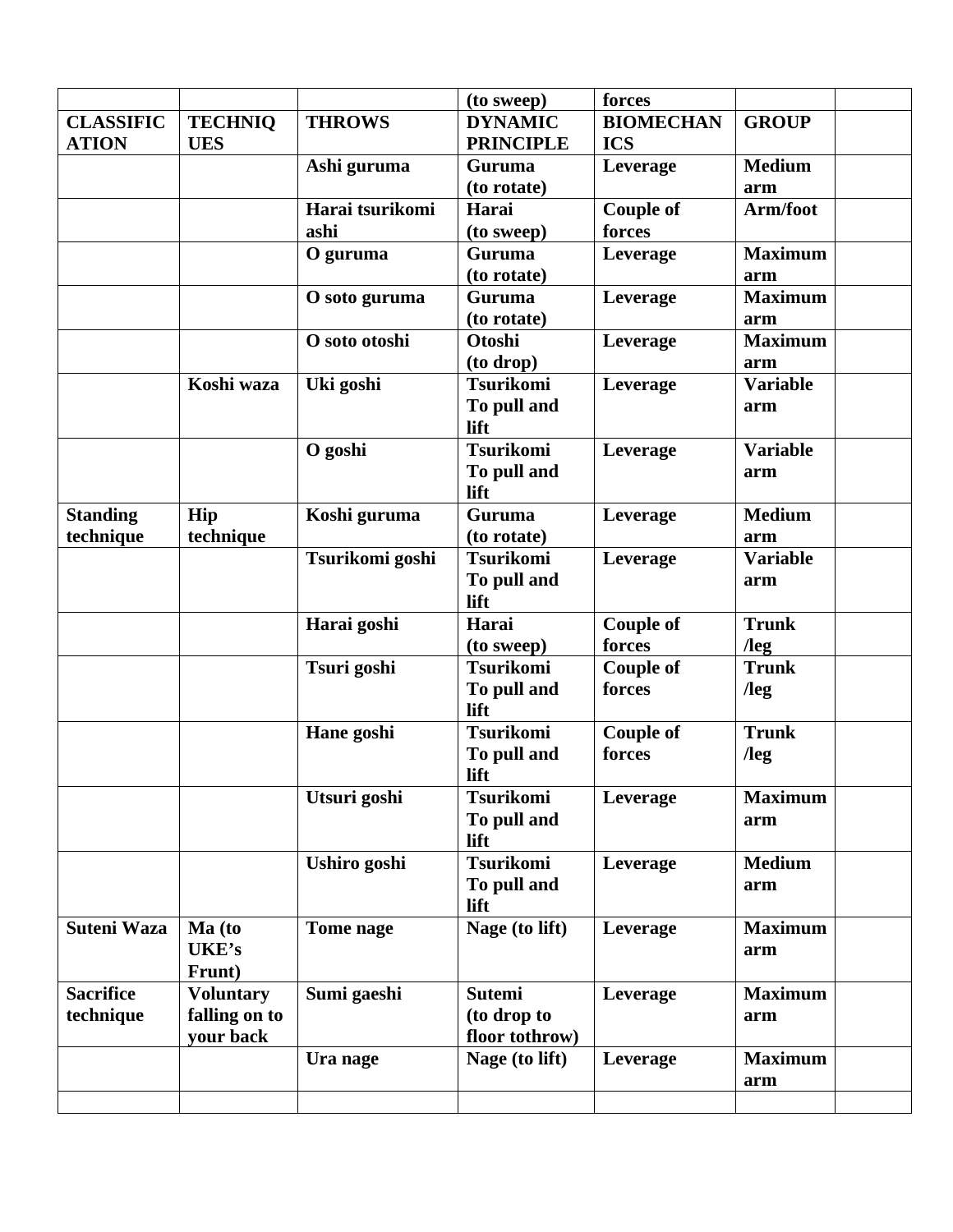| <b>CLASSIFIC</b><br><b>ATION</b> | <b>TECHNIO</b><br><b>UES</b>      | <b>THROWS</b>  | <b>DYNAMIC</b><br><b>PRINCIPLE</b>            | <b>BIOMECHAN</b><br><b>ICS</b> | <b>GROUP</b>           |  |
|----------------------------------|-----------------------------------|----------------|-----------------------------------------------|--------------------------------|------------------------|--|
|                                  |                                   | Hikkomi gaeshi | <b>Sutemi</b><br>(to drop to<br>floor tothrow | Leverage                       | <b>Maximum</b><br>arm  |  |
|                                  |                                   | Tawara gaeshi  |                                               | Leverage                       | <b>Medium</b><br>arm   |  |
|                                  |                                   | Yoko otoshi    | Otoshi<br>(to drop)                           |                                |                        |  |
| <b>Sacrifice</b><br>technique    | <b>Voluntary</b><br>falling on to | Tani otoshi    | Otoshi<br>(to drop)                           | Leverage                       | <b>Maximum</b><br>arm  |  |
|                                  | your side to<br>throw uke         | Hane makekomi  | <b>Makikomi</b><br>To wrap<br>around          | <b>Couple of</b><br>forces     | <b>Trunk</b><br>$\log$ |  |
|                                  |                                   | Soto makikomi  | <b>Makikomi</b><br>To wrap<br>around          | Leverage                       | <b>Medium</b><br>arm   |  |
|                                  |                                   | Uki waza       | Nage (to lift)                                | Leverage                       | <b>Maximum</b><br>arm  |  |
|                                  |                                   | Yoko wakara    | <b>Otoshi</b><br>(to drop)                    | Leverage                       | <b>Maximum</b><br>arm  |  |
|                                  |                                   | Yoko gake      | Gake<br>To hook                               | <b>Couple of</b><br>forces     | Arm /leg               |  |
|                                  |                                   | Daki wakara    |                                               | Leverage                       | <b>Maximum</b><br>arm  |  |
|                                  |                                   | Uchi makikomi  | <b>Makikomi</b><br>To wrap<br>around          | Leverage                       | <b>Medium</b><br>arm   |  |
|                                  |                                   | Yoko guruma    | Guruma<br>(to rotate)                         | Leverage                       | <b>Maximum</b><br>arm  |  |

### **Katame waza**

**Ground wrestling in judo.** 

- **1. Osaekomi waza** 
	- **Immobilization technique,**

**These are the most used of the ground techniques around 75% of all wins are attributed to this group. This is split into 4 groups: -** 

| <b>Group Kesa</b>             |                        |                  |
|-------------------------------|------------------------|------------------|
| <b>Scarf immobilization:-</b> |                        | Choose your tech |
| a. Hon Kesa Gatame            | fundamental scarf hold |                  |
| b. Ushiro Kaesa Gatame        | reveres scarf hold     | -----            |
| c. Kata Gatame                | shoulder hold          |                  |
| <b>Group Shiho</b>            |                        |                  |
| 4 point immobilization:-      |                        |                  |
| a. kami Shiho Gatame          | top 4 point hold       |                  |
| <b>b.</b> Tate Shiho Gatame   | longitude 4 point hold |                  |
|                               |                        |                  |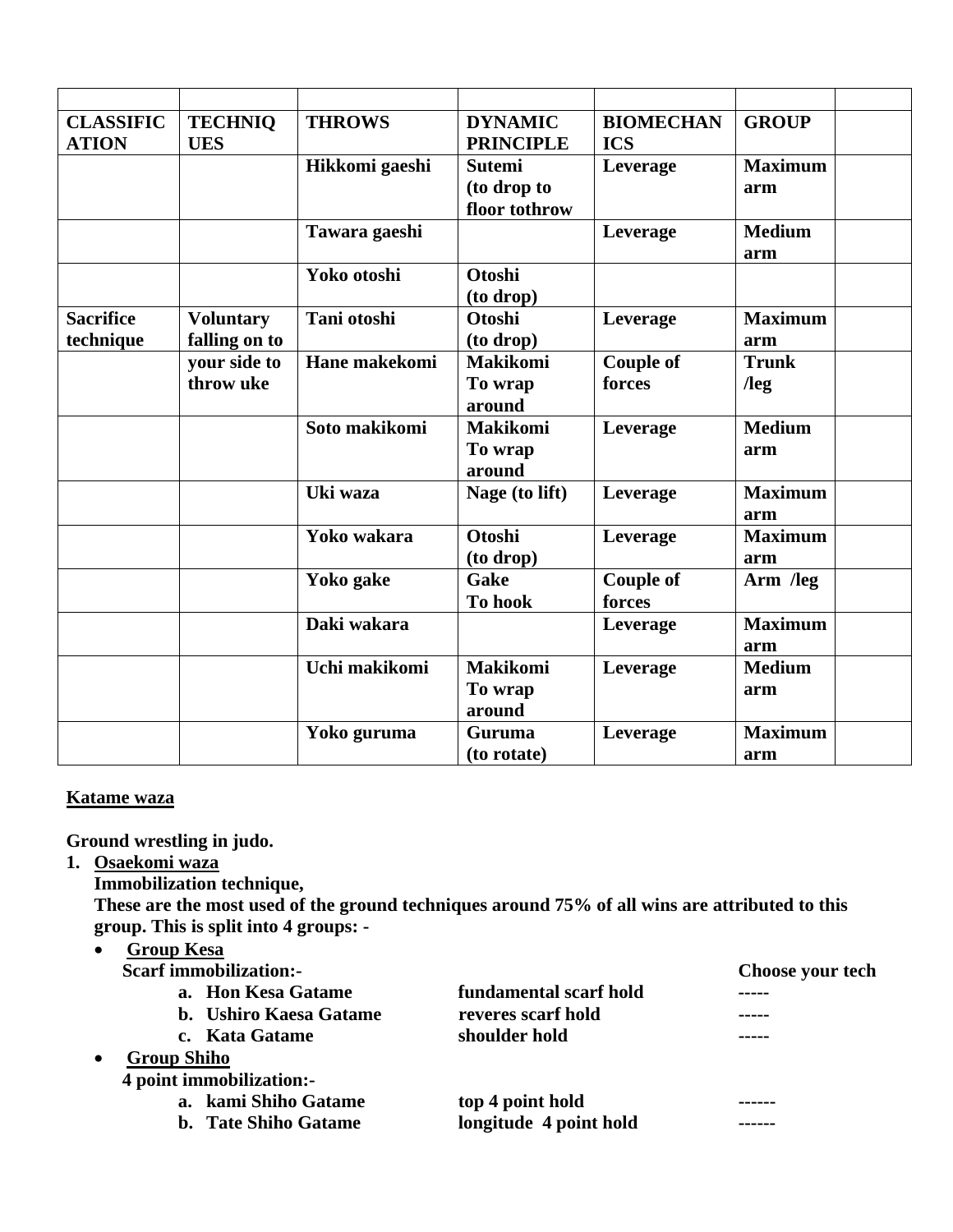|           |                          | c. Yoko Shiho Gatame                                         | side 4 point hold                                                                       |  |
|-----------|--------------------------|--------------------------------------------------------------|-----------------------------------------------------------------------------------------|--|
| $\bullet$ | <b>Group Sankaku</b>     | Triangular immobilization:-                                  |                                                                                         |  |
|           |                          | a. Kami Sankaku Gatame                                       | top triangular hold                                                                     |  |
|           |                          | b. Tate Sankaku Gatame                                       | longitude triangular hold                                                               |  |
|           |                          | c. Yoko Sankaku Gatame                                       | side triangular hold                                                                    |  |
| $\bullet$ | Grupo athletich.         |                                                              |                                                                                         |  |
|           | <b>Competitive style</b> |                                                              |                                                                                         |  |
|           |                          | a. Kuzure Kesa Gatame                                        | variant / broken scarf hold                                                             |  |
|           | 2. Kansetsu waza         |                                                              |                                                                                         |  |
|           | Arm lock (Elbow)         |                                                              |                                                                                         |  |
|           |                          | This is split into 2 groups                                  |                                                                                         |  |
| $\bullet$ | Hishigi group            |                                                              |                                                                                         |  |
|           |                          | (That is dominated by the hyperextension of the arm blocked) |                                                                                         |  |
|           |                          | a. Ude Hishagi Juji gatame                                   | hyperextension of the arm against the pelvis                                            |  |
|           |                          | b. Ude Hishagi Ude gatame                                    | hyperextension of the arm against the elbow                                             |  |
|           |                          | c. Ude Hishagi Waki gatame                                   | hyperextension of the arm against the armpit                                            |  |
|           |                          | d. Ude Hishagi Harai gatame                                  | hyperextension of the arm against the abdominal                                         |  |
|           |                          | e. Ude Hishagi Hiza gatame                                   | hyperextension of the arm against the knee                                              |  |
| ٠         | Garami group             |                                                              |                                                                                         |  |
|           |                          |                                                              | (That is dominated by rotation of the holding arm in-respect to the arm being blocked.) |  |
|           |                          | f. Ude Garami Juji gatame                                    | rotation of the arm against the pelvis                                                  |  |
|           |                          | g. Ude Garami Ude gatame                                     | rotation of the arm against the elbow                                                   |  |
|           |                          | h. Ude Garami Waki gatame                                    | rotation of the arm against the armpit                                                  |  |
|           |                          | i. Ude Garami Harai gatame                                   | rotation of the arm against the abdominal                                               |  |
|           | $\mathbf{i}$ .           | Ude Garami Hiza gatame                                       | rotation of the arm against the knee                                                    |  |
|           | 3. Shime waza            |                                                              |                                                                                         |  |
|           |                          | (The strangulation techniques are sub divided in 3 groups)   |                                                                                         |  |
|           | A. Respiratory           |                                                              |                                                                                         |  |
|           |                          | <b>B.</b> Blood circulation - Nerves                         |                                                                                         |  |
|           |                          | C. Mixed (a combination of the above)                        |                                                                                         |  |

**(But for this section it is better to divvied the techniques by the way they are executed)** 

- **1. Strangles executed to the front of Uke. (Omite)** 
	- **a. Kata juji jime half cross-handed strangle. Thumb up thumb down**
	- **b. Nami juji jime normal cross-handed strangle thumbs in collar**
	- **c. Gyaku juji jime revere cross-handed strangle thumbs out of collar**
	- **d. Morote juji jime double handed strangle**
	- **e. Katate juji jime one handed strangle**
	- **f. Tsukomi juji jime strangulation by the use of the opposite collar**
- **2. Strangles executed on the back or sideways. ( Ushiro, Yoko)** 
	- **a. Okuri eri jime sliding collar strangle**
	- **b. Kata ha jime** single wing neck strangle
	- **c. Hadaka jime naked strangle**
	- **d. Sode guruma jime twisting collar strangle**